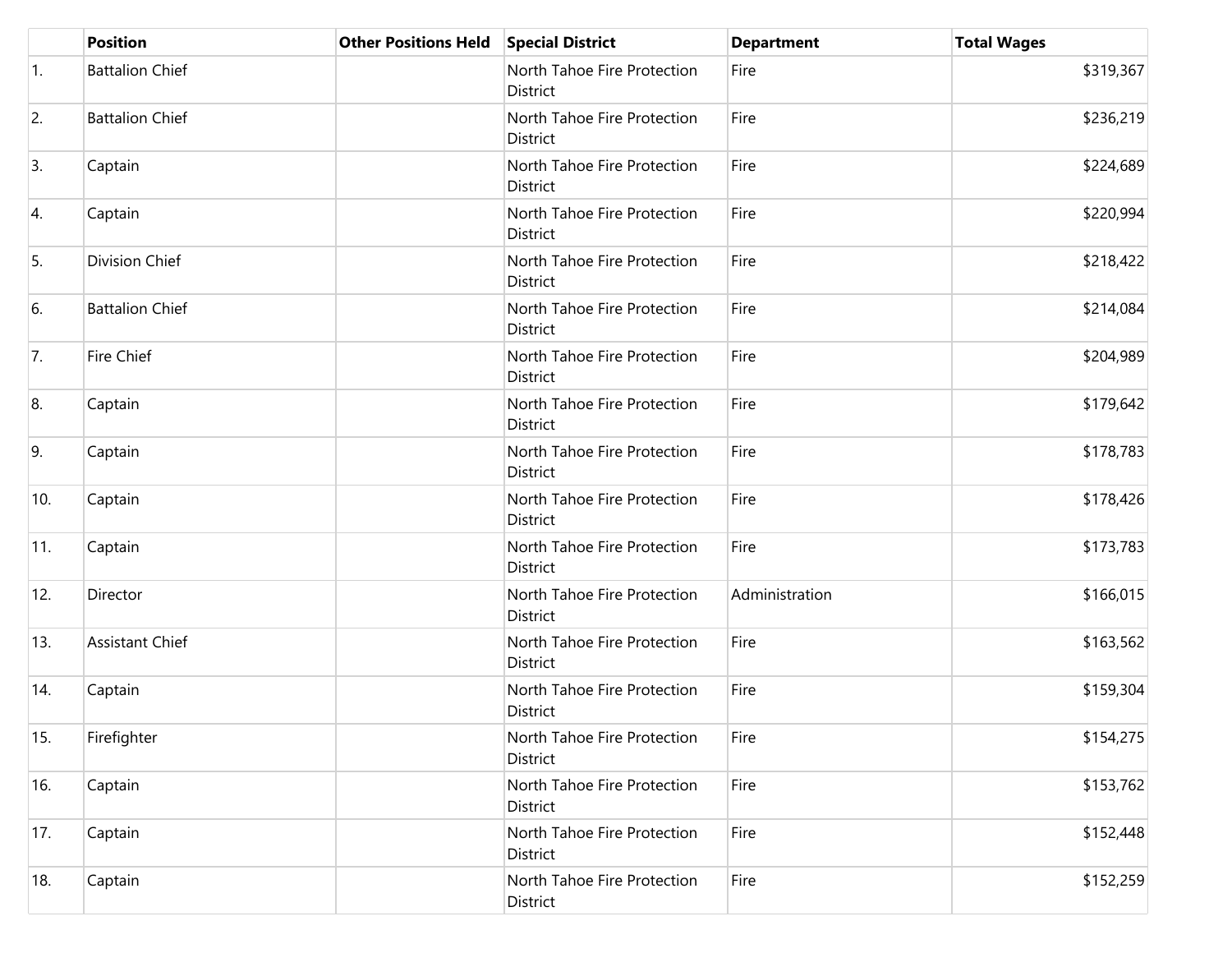| 19. | Captain     | North Tahoe Fire Protection<br>District | Fire | \$150,482 |
|-----|-------------|-----------------------------------------|------|-----------|
| 20. | Captain     | North Tahoe Fire Protection<br>District | Fire | \$148,838 |
| 21. | Firefighter | North Tahoe Fire Protection<br>District | Fire | \$147,900 |
| 22. | Firefighter | North Tahoe Fire Protection<br>District | Fire | \$147,799 |
| 23. | Engineer    | North Tahoe Fire Protection<br>District | Fire | \$145,667 |
| 24. | Firefighter | North Tahoe Fire Protection<br>District | Fire | \$143,994 |
| 25. | Engineer    | North Tahoe Fire Protection<br>District | Fire | \$143,005 |
| 26. | Firefighter | North Tahoe Fire Protection<br>District | Fire | \$139,745 |
| 27. | Engineer    | North Tahoe Fire Protection<br>District | Fire | \$139,044 |
| 28. | Engineer    | North Tahoe Fire Protection<br>District | Fire | \$137,466 |
| 29. | Firefighter | North Tahoe Fire Protection<br>District | Fire | \$135,954 |
| 30. | Engineer    | North Tahoe Fire Protection<br>District | Fire | \$133,899 |
| 31. | Engineer    | North Tahoe Fire Protection<br>District | Fire | \$133,038 |
| 32. | Firefighter | North Tahoe Fire Protection<br>District | Fire | \$130,986 |
| 33. | Engineer    | North Tahoe Fire Protection<br>District | Fire | \$129,936 |
| 34. | Firefighter | North Tahoe Fire Protection<br>District | Fire | \$127,927 |
| 35. | Engineer    | North Tahoe Fire Protection<br>District | Fire | \$126,642 |
| 36. | Engineer    | North Tahoe Fire Protection<br>District | Fire | \$126,023 |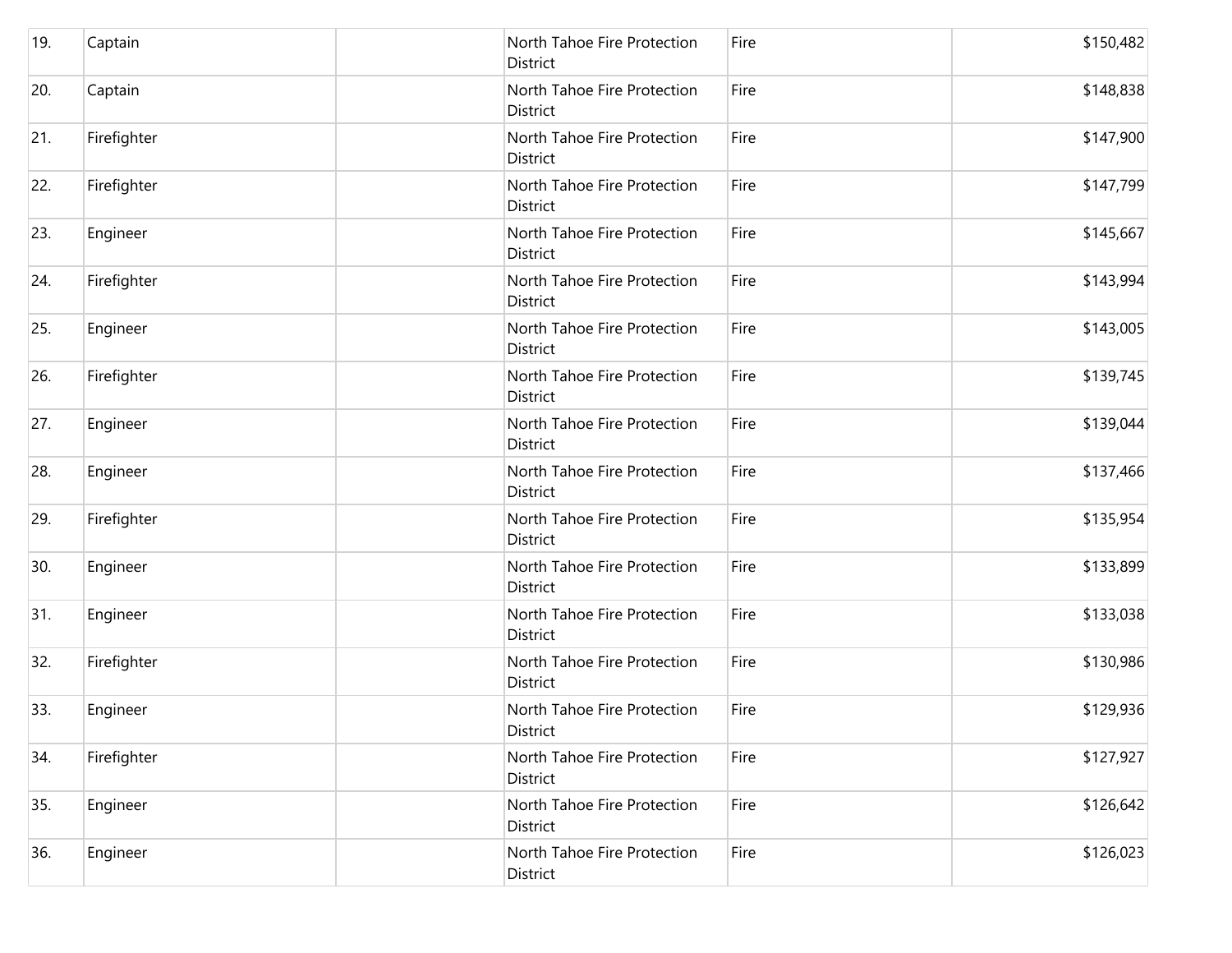| 37. | Engineer                    | North Tahoe Fire Protection<br>District        | Fire           | \$122,280 |
|-----|-----------------------------|------------------------------------------------|----------------|-----------|
| 38. | Engineer                    | North Tahoe Fire Protection<br>District        | Fire           | \$121,843 |
| 39. | Firefighter                 | North Tahoe Fire Protection<br>District        | Fire           | \$121,470 |
| 40. | Mechanic                    | North Tahoe Fire Protection<br><b>District</b> | Administration | \$120,356 |
| 41. | Firefighter                 | North Tahoe Fire Protection<br>District        | Fire           | \$118,743 |
| 42. | Engineer                    | North Tahoe Fire Protection<br>District        | Fire           | \$118,020 |
| 43. | Engineer                    | North Tahoe Fire Protection<br><b>District</b> | Fire           | \$117,927 |
| 44. | Firefighter                 | North Tahoe Fire Protection<br>District        | Fire           | \$116,900 |
| 45. | Captain                     | North Tahoe Fire Protection<br><b>District</b> | Fire           | \$115,714 |
| 46. | Engineer                    | North Tahoe Fire Protection<br>District        | Fire           | \$112,657 |
| 47. | Firefighter                 | North Tahoe Fire Protection<br>District        | Fire           | \$109,962 |
| 48. | Firefighter                 | North Tahoe Fire Protection<br><b>District</b> | Fire           | \$107,794 |
| 49. | Firefighter                 | North Tahoe Fire Protection<br>District        | Fire           | \$104,561 |
| 50. | Administrative Assistant II | North Tahoe Fire Protection<br>District        | Administration | \$84,246  |
| 51. | Public Information Officer  | North Tahoe Fire Protection<br>District        | Administration | \$83,312  |
| 52. | Coordinator                 | North Tahoe Fire Protection<br>District        | Administration | \$82,452  |
| 53. | Prevention                  | North Tahoe Fire Protection<br>District        | Administration | \$79,355  |
| 54. | Coordinator                 | North Tahoe Fire Protection<br>District        | Administration | \$77,642  |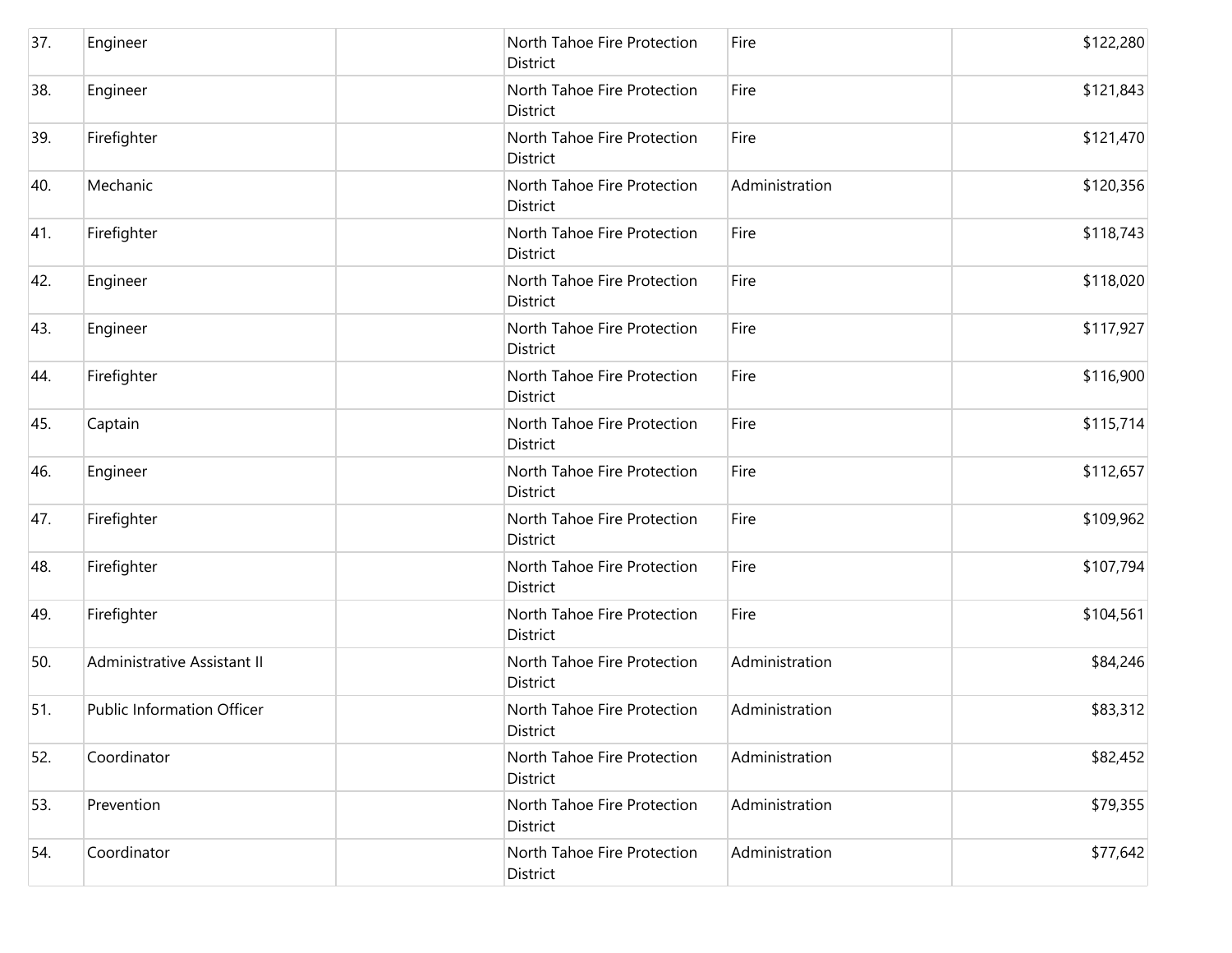| 55. | Administrative Assistant I | North Tahoe Fire Protection<br>District        | Administration | \$70,152 |
|-----|----------------------------|------------------------------------------------|----------------|----------|
| 56. | Administrative Assistant I | North Tahoe Fire Protection<br><b>District</b> | Administration | \$69,861 |
| 57. | Firefighter                | North Tahoe Fire Protection<br>District        | Fire           | \$64,335 |
| 58. | Firefighter                | North Tahoe Fire Protection<br>District        | Fire           | \$61,500 |
| 59. | Prevention                 | North Tahoe Fire Protection<br>District        | Administration | \$59,736 |
| 60. | <b>Battalion Chief</b>     | North Tahoe Fire Protection<br>District        | Fire           | \$43,227 |
| 61. | Captain                    | North Tahoe Fire Protection<br>District        | Fire           | \$42,727 |
| 62. | Director                   | North Tahoe Fire Protection<br>District        | Board          | \$29,213 |
| 63. | Director                   | North Tahoe Fire Protection<br>District        | Board          | \$29,193 |
| 64. | Inspector                  | North Tahoe Fire Protection<br>District        | Administration | \$24,768 |
| 65. | Firefighter                | North Tahoe Fire Protection<br><b>District</b> | Fire           | \$23,802 |
| 66. | <b>Fleet Part Time</b>     | North Tahoe Fire Protection<br>District        | Administration | \$22,877 |
| 67. | Director                   | North Tahoe Fire Protection<br><b>District</b> | Board          | \$22,174 |
| 68. | Director                   | North Tahoe Fire Protection<br>District        | Board          | \$22,154 |
| 69. | Firefighter                | North Tahoe Fire Protection<br>District        | Fire           | \$20,151 |
| 70. | Inspector                  | North Tahoe Fire Protection<br>District        | Administration | \$13,103 |
| 71. | <b>Prevention Seasonal</b> | North Tahoe Fire Protection<br>District        | Administration | \$11,673 |
| 72. | Firefighter                | North Tahoe Fire Protection<br>District        | Fire           | \$10,231 |